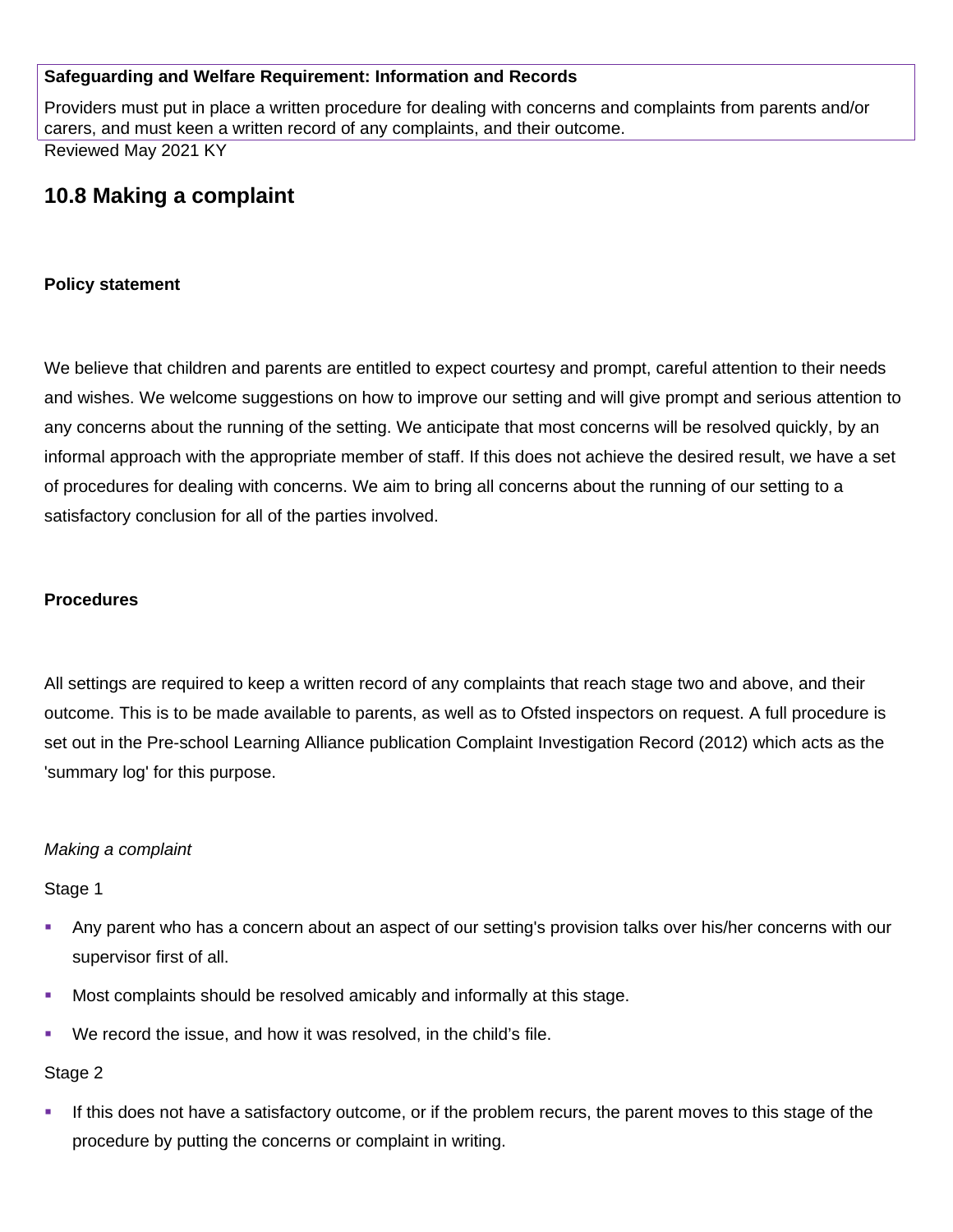- For parents who are not comfortable with making written complaints, there is a template form for recording complaints in the Complaint Investigation Record; the form may be completed our supervisor and signed by the parent.
- Our setting stores all information relating to written complaints from parents in the child's personal file. However, if the complaint involves a detailed investigation, our supervisor may wish to store all information relating to the investigation in a separate file designated for this complaint.
- When the investigation into the complaint is completed, our supervisor meets with the parent to discuss the outcome.
- We inform parents of the outcome of the investigation within 28 days of him/her making the complaint.
- When the complaint is resolved at this stage, we log the summative points in our Complaint Investigation Record, which is made available to Ofsted on request.

## Stage 3

- If the parent is not satisfied with the outcome of the investigation, he or she requests a meeting with our supervisor and the chair. The parent may have a friend or partner present if they prefer and our supervisor should have the support of the management team.
- An agreed written record of the discussion is made, as well as any decision or action to take as a result. All of the parties present at the meeting sign the record and receive a copy of it.
- This signed record signifies that the procedure has concluded. When the complaint is resolved at this stage, we log the summative points in our Complaint Investigation Record.

## Stage 4

- If at the stage three meeting the parent cannot reach agreement with us, we invite an external mediator to help to settle the complaint. This person should be acceptable to both parties, listen to both sides and offer advice. A mediator has no legal powers, but can help us to define the problem, review the action so far and suggest further ways in which it might be resolved.
- Staff or volunteers within the Pre-school Learning Alliance are appropriate persons to be invited to act as mediators.
- The mediator keeps all discussions confidential. S/he can hold separate meetings with our staff and the parent, if this is decided to be helpful. The mediator keeps an agreed written record of any meetings that are held and of any advice s/he gives.

#### Stage 5

 When the mediator has concluded her/his investigations, a final meeting between the parent and our supervisor and chair is held. The purpose of this meeting is to reach a decision on the action to be taken to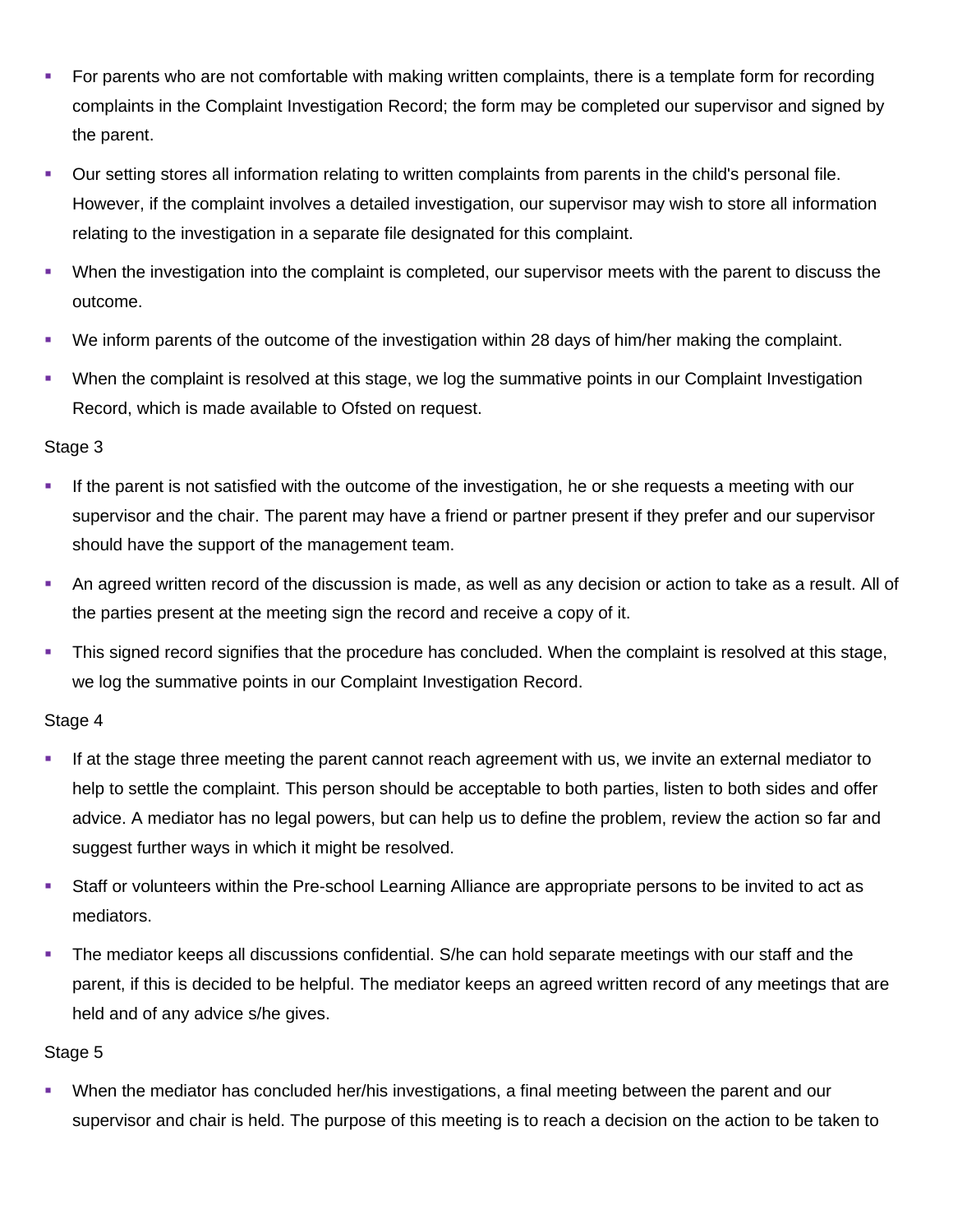deal with the complaint. The mediator's advice is used to reach this conclusion. The mediator is present at the meeting if all parties think this will help a decision to be reached.

 A record of this meeting, including the decision on the action to be taken, is made. Everyone present at the meeting signs the record and receives a copy of it. This signed record signifies that the procedure has concluded.

*The role of the Office for Standards in Education, Children's Services and Skills (Ofsted), the Local Safeguarding Children Board and the Information Commissioner's Office*

**Parents may approach Ofsted directly at any stage of this complaints procedure. In addition, where there** seems to be a possible breach of the setting's registration requirements, it is essential to involve Ofsted as the registering and inspection body with a duty to ensure the Safeguarding and Welfare Requirements of the Early Years Foundation Stage are adhered to.

**Parents can complain to Ofsted by telephone on in writing at:** Ofsted National Business Unit, Piccadilly Gate, Store Street, Manchester M1 2WD

Tel: 0300 123 1231

- **These details are displayed on our setting's notice board.**
- If a child appears to be at risk, we follow the procedures of the Local Safeguarding Children Board.
- In these cases, both the parent and our setting are informed and our supervisor work with Ofsted or the Local Safeguarding Children Board to ensure a proper investigation of the complaint, followed by appropriate action.
- The Information Commissioner's Office (ICO) can be contacted if you have made a complaint about the way your data is being handled and remain dissatisfied after raising your concern with us. For further information about how we handle your data, please refer to the Privacy Notice given to you when you registered your child at our setting. The ICO can be contacted at Information Commissioner's Office, Wycliffe House, Water Lane, Wilmslow, Cheshire, SK9 5AF or ico.org.uk

## *Records*

- A record of complaints in relation to our setting, or the children or the adults working in our setting, is kept for at least three years; including the date, the circumstances of the complaint and how the complaint was managed.
- The outcome of all complaints is recorded in our Complaint Investigation Record, which is available for parents and Ofsted inspectors to view on request.

This policy was adopted by Caversham Heights Pre-school *(name of provider)*